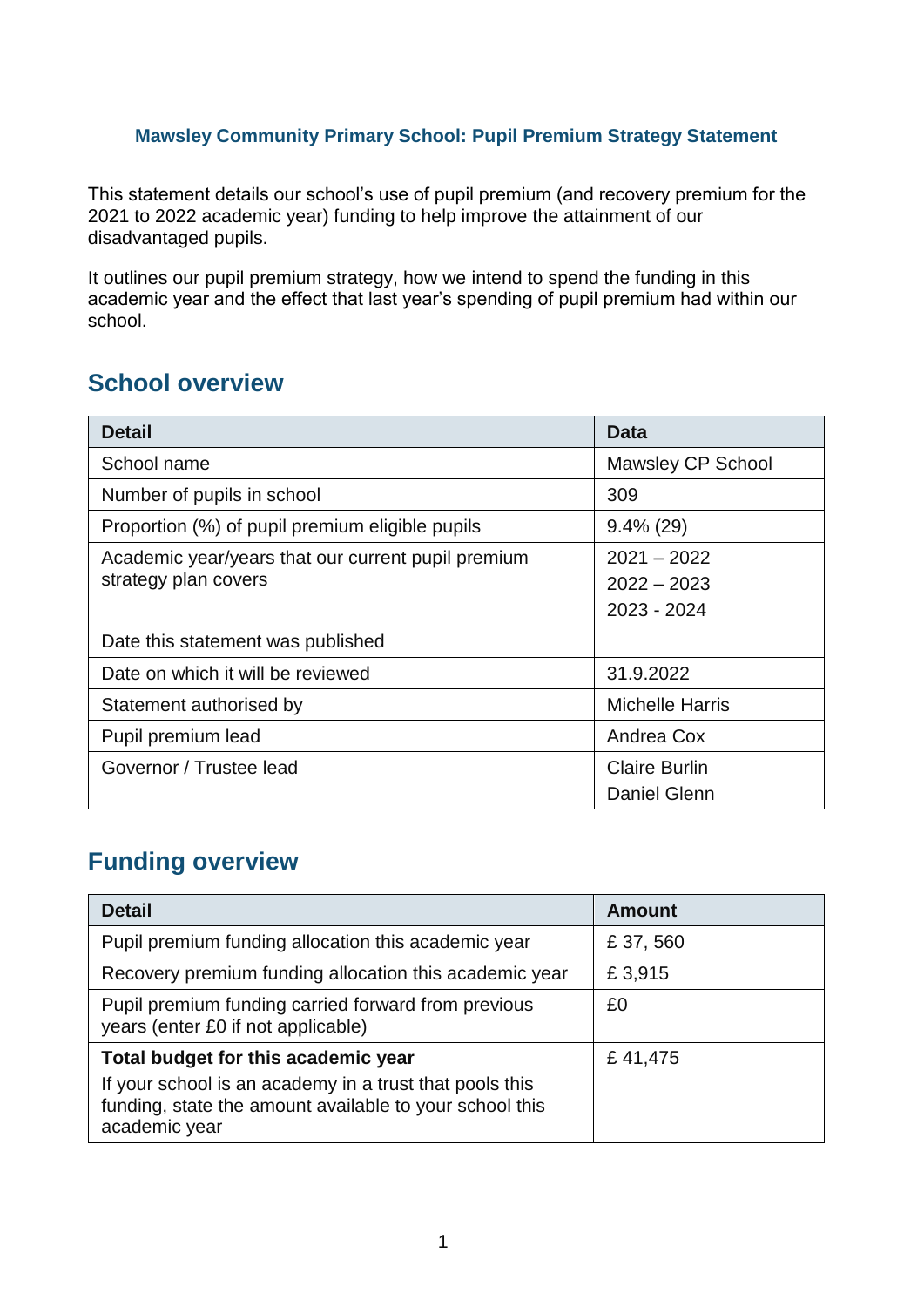# **Part A: Pupil premium strategy plan**

#### **Statement of intent**

Children eligible for the pupil premium at Mawsley Community Primary School will have access to a rich learning environment, where they will thrive and make good progress in all areas of the curriculum, achieving at least as well as their non-disadvantaged peers. This will be achieved through a focus on:

- *High quality teaching for all*
- *Targeted academic support*
- *Social, emotional and practical support for children and their families*
- *Access for children to a full range of life-enriching experiences, in line with their peers*

The Education Endowment Foundation (EEF) guide to the Pupil Premium states: Good teaching is the most important lever schools have to improve outcomes for disadvantage pupils. Using the Pupil Premium to improve teaching quality benefits all students and has a particularly positive effect on children eligible for the Pupil Premium. While the Pupil Premium is provided as a different grant from core funding, this financial split should not create an artificial separation from whole school teaching.

#### **Challenges**

This details the key challenges to achievement that we have identified among our disadvantaged pupils.

| <b>Challenge</b><br>number | <b>Detail of challenge</b>                                                                                                                                                                                                                                                                                                                                                                                           |
|----------------------------|----------------------------------------------------------------------------------------------------------------------------------------------------------------------------------------------------------------------------------------------------------------------------------------------------------------------------------------------------------------------------------------------------------------------|
|                            | Most pupils who are eligible for pupil premium do not currently acquire<br>the skills necessary and quickly enough to reach a greater depth<br>standard in reading by the end of Key Stage 2. This adversely affects<br>their ability to work at and attain a greater depth standard across the<br>curriculum.                                                                                                       |
| $\mathcal{P}$              | Poor oral language and communication skills are evident in some pupils<br>eligible for pupil premium. This puts these children at a disadvantage<br>when expressing themselves both orally and in their written work, which<br>affects their progress in writing. This adversely affects their confidence<br>and consequently their attainment in both English and other subject<br>areas where writing is required. |
| 3                          | Development of understanding and fluency of core mathematical<br>concepts, particularly acquiring number bonds and times table<br>knowledge, is slower in some pupils eligible for pupil premium than for<br>other pupils. This adversely affects progression in mathematical<br>problem solving.                                                                                                                    |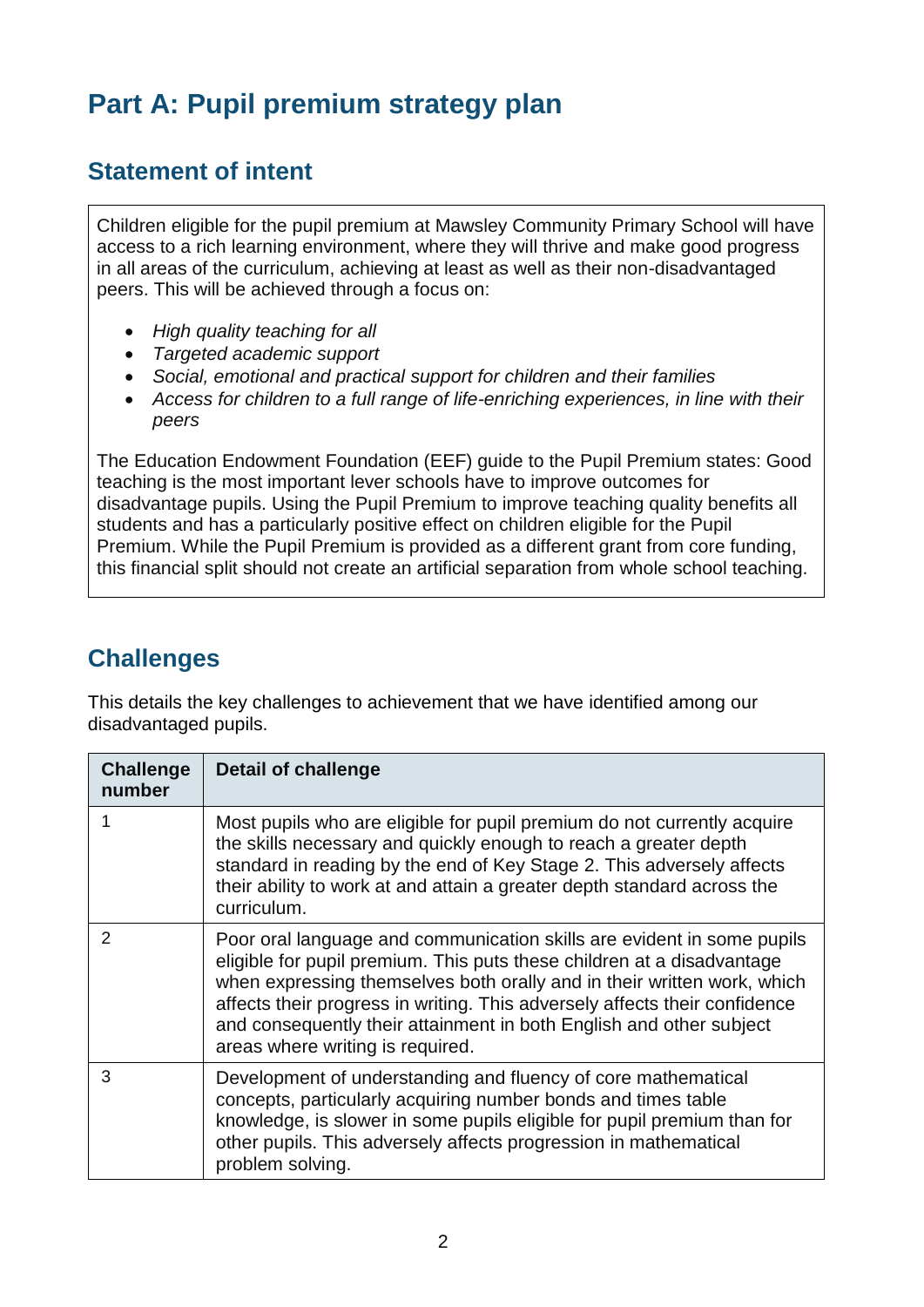|   | Several pupils who are eligible for pupil premium do not have access to<br>additional learning materials and resources that other pupils do and<br>have less access to enriching experiences than their non-disadvantaged<br>peers.                                                                                                                                        |
|---|----------------------------------------------------------------------------------------------------------------------------------------------------------------------------------------------------------------------------------------------------------------------------------------------------------------------------------------------------------------------------|
| 5 | The average attendance of pupils who are eligible for pupil premium is<br>lower than the average attendance of other pupils.                                                                                                                                                                                                                                               |
| 6 | The percentage of pupils eligible for pupil premium who move between<br>homes due to parent separation or have no contact or inconsistent<br>contact with a parent, which causes disruption to home routine,<br>including time and support to complete home learning tasks, and can<br>cause social and emotional difficulties, is greater than it is for other<br>pupils. |

#### **Intended outcomes**

This explains the outcomes we are aiming for **by the end of our current strategy plan**, and how we will measure whether they have been achieved.

| <b>Intended outcome</b>                                                                                                                                                                                                                                                                                                             | <b>Success criteria</b>                                                                                                                                                                     |  |
|-------------------------------------------------------------------------------------------------------------------------------------------------------------------------------------------------------------------------------------------------------------------------------------------------------------------------------------|---------------------------------------------------------------------------------------------------------------------------------------------------------------------------------------------|--|
| The percentage of pupils who are<br>1)<br>eligible for pupil premium making<br>accelerated progress in reading will<br>increase, to ensure the number of<br>pupils eligible for pupil premium<br>achieving a greater depth standard by<br>the end of Key Stage 2 will be in line<br>with their peers.                               | The percentage of pupils eligible for the<br>pupil premium grant who reach a greater<br>depth standard in reading in Phase 4 will<br>be the same as the percentage of other<br>pupils.      |  |
| The percentage of pupils who are<br>2)<br>eligible for pupil premium making<br>expected progress in writing from their<br>previous key stage will increase, to<br>ensure the number of pupils eligible<br>for pupil premium achieving the<br>expected standard by the end of each<br>key stage will be in line with their<br>peers. | The percentage of pupils eligible for the<br>pupil premium grant who reach the<br>expected standard in writing in each<br>year group will be the same as the<br>percentage of other pupils. |  |
| The percentage of pupils who are<br>3)<br>eligible for pupil premium making<br>expected progress in maths from their<br>previous key stage will increase, to<br>ensure the number of pupils eligible<br>for pupil premium achieving the<br>expected standard by the end of each<br>key stage will be in line with their<br>peers.   | The percentage of pupils eligible for the<br>pupil premium grant who reach the<br>expected standard in maths in each year<br>group will be the same as the<br>percentage of other pupils.   |  |
| Parents of pupils who are eligible for<br>4)<br>pupil premium engage with additional                                                                                                                                                                                                                                                | Registers of additional learning<br>opportunity / activities provided for pupils                                                                                                            |  |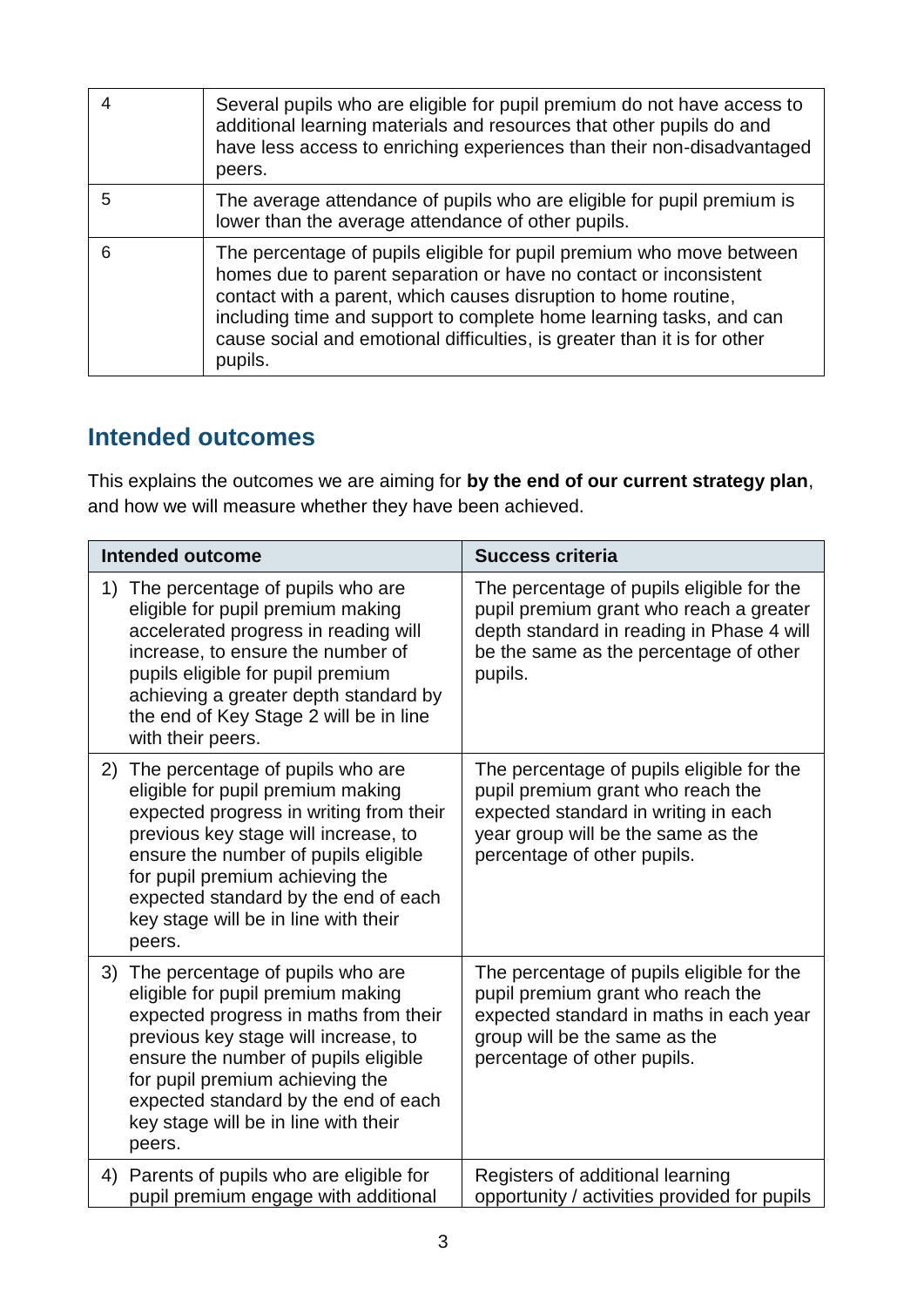| activities and opportunities provided<br>for their children and pupils eligible for<br>pupil premium will have access to a<br>full range of enriching experiences in<br>line with their peers.                                                                                                                                                                                                                                                                                           | in receipt of pupil premium funding show<br>good levels of participation.                                                                                                                                                                                                                                                                                                                                                                                                                                                                    |
|------------------------------------------------------------------------------------------------------------------------------------------------------------------------------------------------------------------------------------------------------------------------------------------------------------------------------------------------------------------------------------------------------------------------------------------------------------------------------------------|----------------------------------------------------------------------------------------------------------------------------------------------------------------------------------------------------------------------------------------------------------------------------------------------------------------------------------------------------------------------------------------------------------------------------------------------------------------------------------------------------------------------------------------------|
| 5) The average attendance of pupils who<br>are eligible for pupil premium to be in<br>line or above national average.                                                                                                                                                                                                                                                                                                                                                                    | The average attendance percentage of<br>pupils who are eligible for pupil premium<br>will have improved from the previous<br>year.                                                                                                                                                                                                                                                                                                                                                                                                           |
| 6) Parents of pupils who are eligible for<br>pupil premium will have their children's<br>personal development and home<br>learning tasks supported through<br>additional online portals and additional<br>opportunities for skill rehearsal within<br>the school day and booster sessions.<br>Pupils presenting with social and<br>emotional difficulties will receive the<br>pastoral support needed to enable<br>them to continue to engage and<br>progress in their academic studies. | Engagement and completion of home<br>learning tasks to support academic<br>progress by pupils who are eligible for<br>pupil premium will be at least in line with<br>other pupils.<br>Well-being surveys of pupils eligible for<br>pupil premium will be analysed and a<br>timely response to be actioned if any<br>concerns raised.<br>Parents of pupils eligible for the pupil<br>premium will be well supported by the<br>family worker and pastoral team and will<br>be signposted to relevant external<br>support where this is needed. |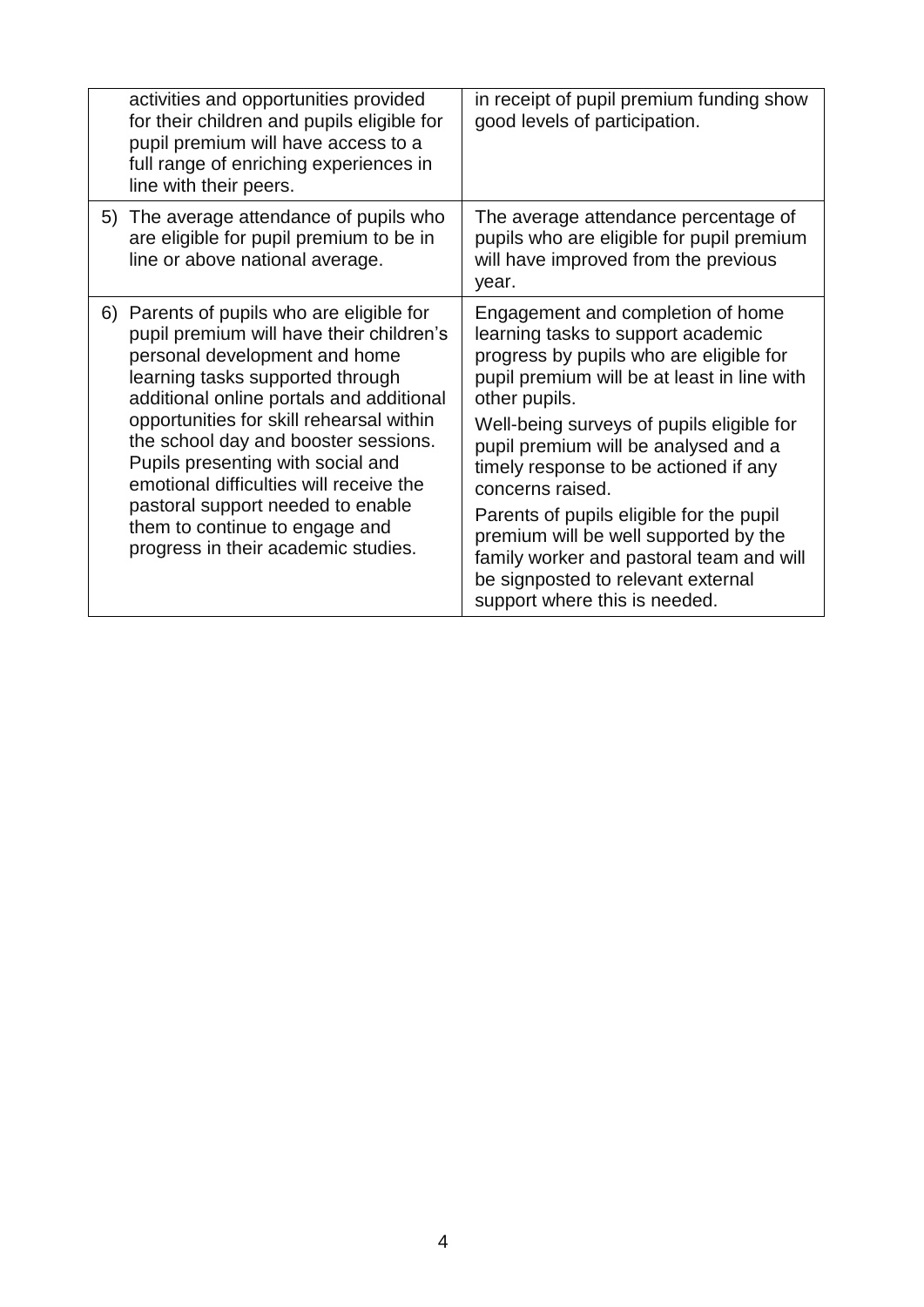## **Activity in this academic year**

This details how we intend to spend our pupil premium (and recovery premium funding) **this academic year** to address the challenges listed above.

#### **Teaching**

Budgeted cost: £12,000

| <b>Activity</b>                                                                                                                                           | Evidence that supports this approach                                                                                                                                                                                                                                                                                                                          | <b>Challenge</b><br>number(s)<br>addressed |
|-----------------------------------------------------------------------------------------------------------------------------------------------------------|---------------------------------------------------------------------------------------------------------------------------------------------------------------------------------------------------------------------------------------------------------------------------------------------------------------------------------------------------------------|--------------------------------------------|
| Whole school approach<br>to build pupils'<br>understanding and<br>application of<br>vocabulary, including<br>subject specific<br>terminology to include:  | EEF report: Improving Literacy in Key Stage 1<br>(2020) recommends: Develop pupils' speaking<br>and listening skills and wider understanding of<br>language<br>Use a balanced and engaging approach to<br>developing reading, which integrates both<br>decoding and comprehension skills                                                                      | 1.<br>2.<br>4.                             |
| Daily vocabulary<br>lessons using the<br>colourful semantics<br>model in Reception                                                                        | Effectively implement a systematic phonics<br>programme<br>Teach pupils to use strategies for developing and                                                                                                                                                                                                                                                  |                                            |
| Daily vocabulary<br>-<br>lessons using the<br>Word Aware model<br>in KS1 and KS2                                                                          | monitoring their reading comprehension<br>Teach pupils to use strategies for planning and<br>monitoring their writing<br>Promote fluent written transcription skills by                                                                                                                                                                                       |                                            |
| Whole class story<br>$\overline{\phantom{a}}$<br>time daily, using<br>quality texts<br>selected specifically<br>for cohorts, pupils<br>eligible for PP to | encouraging extensive and effective practice and<br>explicitly teaching spelling<br>Use high-quality information about pupils' current<br>capabilities to select the best next steps for<br>teaching                                                                                                                                                          |                                            |
| have their own copy<br>purchased to read<br>along and add to<br>their home library                                                                        | The Education Endowment Foundation (EEF)<br>Guidance Report: Preparing for Literacy (2018)<br>recommends providing children with a rich<br>language environment as well as directly                                                                                                                                                                           |                                            |
| Individual magpie<br>-<br>book for use by<br>pupils during<br>lessons to record<br>and then borrow<br>great examples of<br>writing to use as<br>their own | extending children's vocabulary; carefully<br>selecting high-frequency words for explicit<br>teaching; developing the number of words<br>children know (breadth) and their understanding<br>of relationships between words and the contexts<br>in which words can be used (depth); and providing<br>multiple opportunities to hear and use new<br>vocabulary. |                                            |
| Modelled<br>comprehension with<br>ambitious texts<br>using whole class<br>reading model in<br>KS <sub>2</sub>                                             | The Ofsted Framework 2019 states that<br>vocabulary size is related to academic success,<br>and that schooling is crucial for developing the<br>breadth of children's vocabulary.                                                                                                                                                                             |                                            |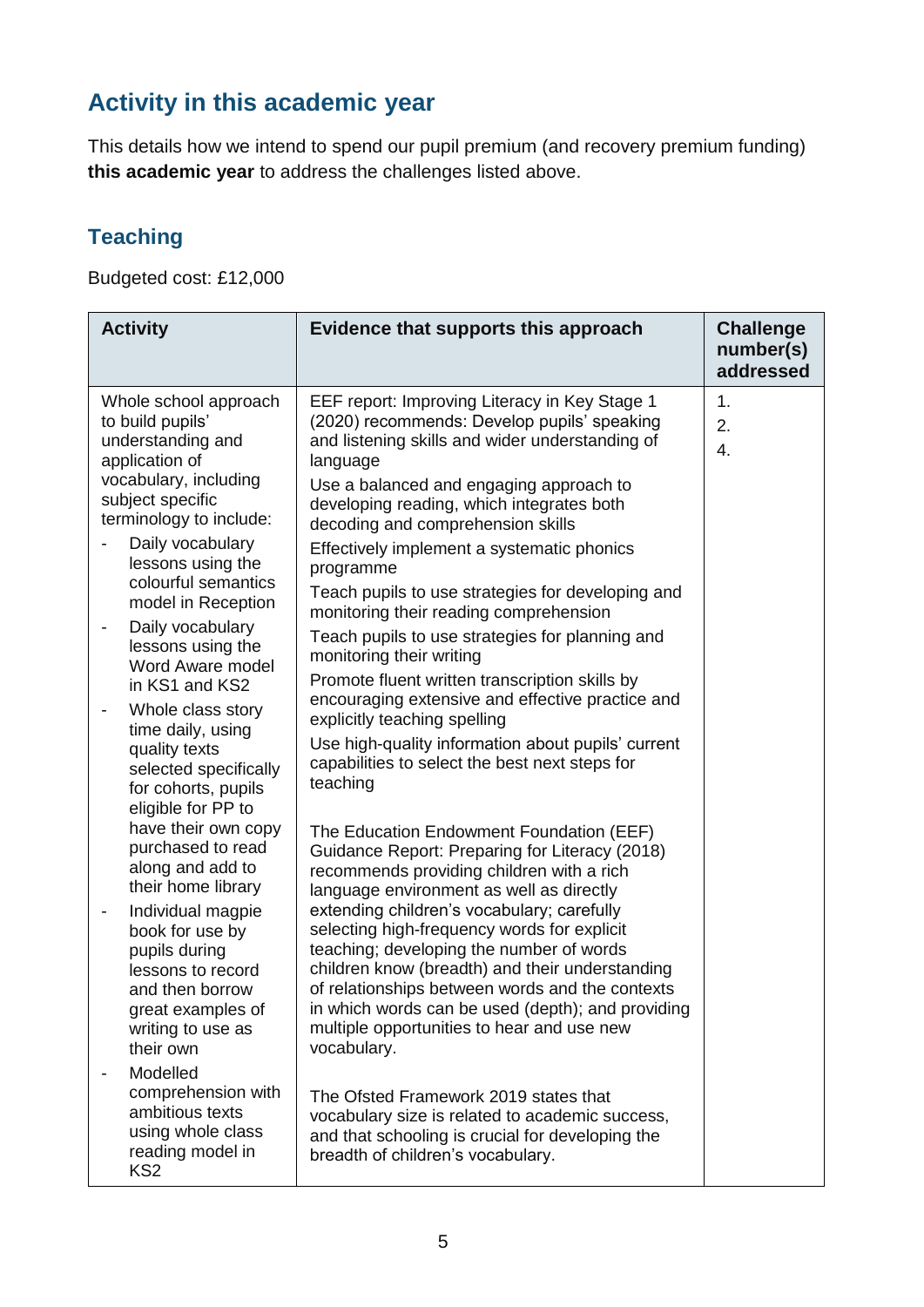| Use of RWI phonics<br>programme to teach<br>reading and early<br>writing<br>Progressive spelling<br>scheme<br>implemented and<br>CPD to embed<br>consistent approach<br>to delivery                                                                                                                                                                                                                                                                                           |                                                                                                                                                                                                                                                                                                                                                                                                                                                                                                                                                                                                                                                                                                                                                                                                                                                                                                                                                                                                                                        |                      |
|-------------------------------------------------------------------------------------------------------------------------------------------------------------------------------------------------------------------------------------------------------------------------------------------------------------------------------------------------------------------------------------------------------------------------------------------------------------------------------|----------------------------------------------------------------------------------------------------------------------------------------------------------------------------------------------------------------------------------------------------------------------------------------------------------------------------------------------------------------------------------------------------------------------------------------------------------------------------------------------------------------------------------------------------------------------------------------------------------------------------------------------------------------------------------------------------------------------------------------------------------------------------------------------------------------------------------------------------------------------------------------------------------------------------------------------------------------------------------------------------------------------------------------|----------------------|
| Whole school mastery<br>approach to teaching<br>maths, using Power<br>Maths materials in<br>Years 1 - 6<br>Ongoing teacher<br>development through<br>work with local maths<br>hub, CPD disseminated<br>at regular intervals<br>among wider school<br>staff to support<br>development of<br>teaching and supporting<br>maths<br>Effective use and<br>analysis of formative<br>assessment to identify<br>pre-requisite needs of<br>learners to ensure<br>learning moves forward | Longitudinal studies by NCTEM advocate the<br>development of reasoning through a mastery<br>approach.<br>EEF guide to pupil premium states that 'good<br>teaching is the most important lever that schools<br>have to improve outcomes for disadvantaged<br>pupils.'<br>The Teacher Development Trust conducted an<br>international review into effective professional<br>development for teachers. According to the<br>review, to be effective in producing profound,<br>lasting change, professional development<br>interventions should be prolonged.<br>EEF report, Improving Mathematics in the Early<br>Years and KS1 (2020) recommends ensuring that<br>teaching builds on what children already know.<br>Advocates for pre-assessment such as (Hockett &<br>Doubet, 2014) claim pre-assessments provide<br>essential data about the knowledge, skills, and<br>dispositions students bring to learning tasks. They<br>stress that teachers need this information to plan<br>appropriate and effective instructional activities. | 3.                   |
| The Talk for Writing<br>model approach<br>implemented and<br>embedded through<br>effective CPD across<br>the school to teach<br>writing                                                                                                                                                                                                                                                                                                                                       | EEF recommend that teachers should 'introduce<br>strategies to plan and monitor their writing using<br>modelling and structured support until the child is<br>capable of completing the activity independently.'                                                                                                                                                                                                                                                                                                                                                                                                                                                                                                                                                                                                                                                                                                                                                                                                                       | 2.                   |
| Continued training for<br>staff to ensure tasks for<br>pupils consistently<br>match their learning<br>needs and ensure<br>pupils make good<br>progress;<br>High expectations<br>across all subjects                                                                                                                                                                                                                                                                           | EEF report: Teacher feedback to improve pupil<br>learning (June 2021) identifies key points for<br>teachers to support learning:<br>Lay the foundations for effective feedback<br>1.<br>Deliver appropriately timed feedback that<br>2.<br>focuses on moving learning forward<br>Plan for how pupils will receive and use<br>3.<br>feedback                                                                                                                                                                                                                                                                                                                                                                                                                                                                                                                                                                                                                                                                                            | 1.<br>2.<br>3.<br>6. |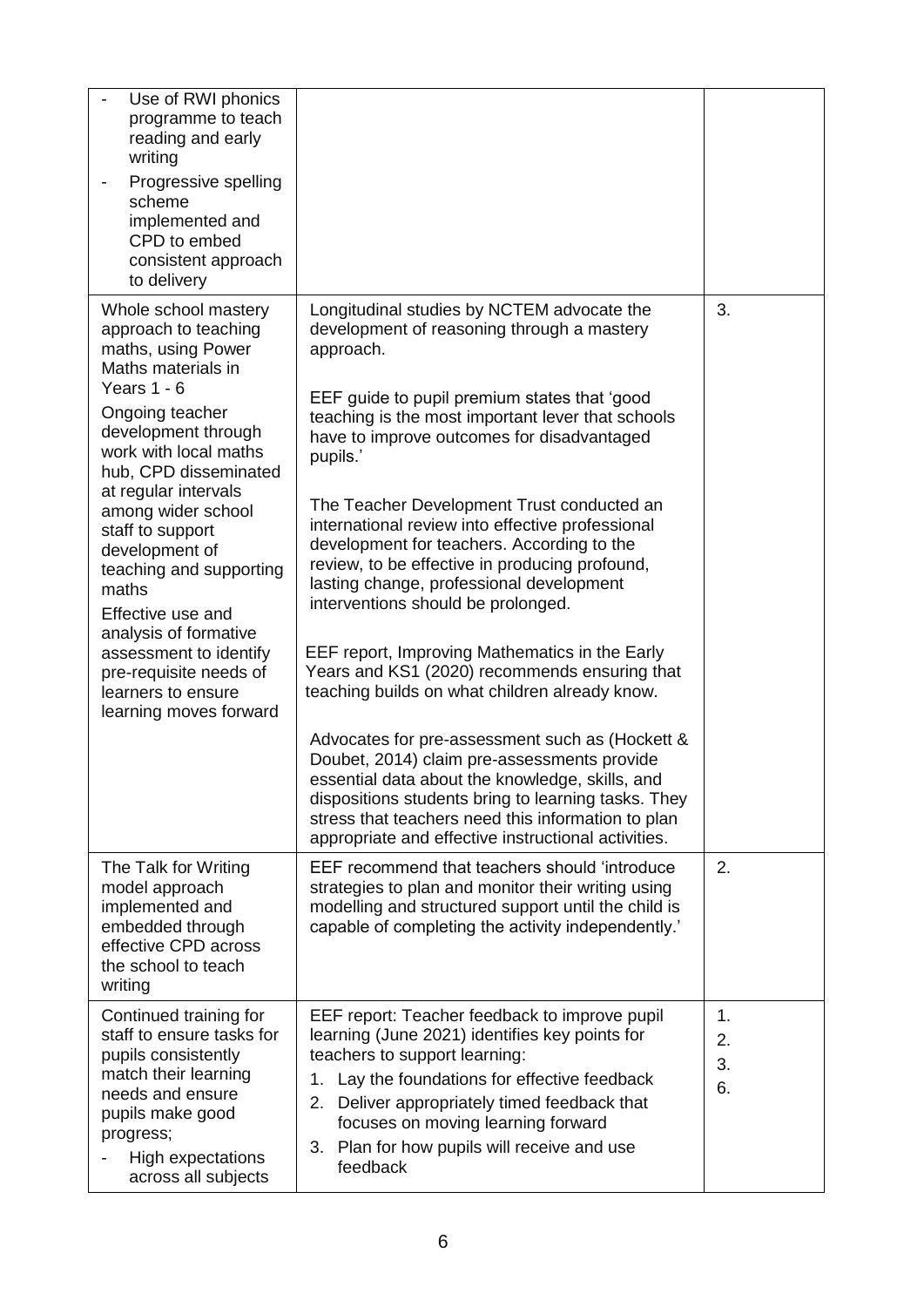| Clear                                  | 4. Carefully consider how to use purposeful, and               |  |
|----------------------------------------|----------------------------------------------------------------|--|
| communication for                      | time-efficient, written feedback                               |  |
| pupils of how to<br>improve their work | 5. Carefully consider how to use purposeful<br>verbal feedback |  |

# **Targeted academic support**

Budgeted cost: £20,000

| <b>Activity</b>                                                                                                                                                                                                                                                                                                                                                                                                                                                                                                                                   | Evidence that supports this approach                                                                                                                                                                                                                                                                      | <b>Challenge</b><br>number(s)<br>addressed |
|---------------------------------------------------------------------------------------------------------------------------------------------------------------------------------------------------------------------------------------------------------------------------------------------------------------------------------------------------------------------------------------------------------------------------------------------------------------------------------------------------------------------------------------------------|-----------------------------------------------------------------------------------------------------------------------------------------------------------------------------------------------------------------------------------------------------------------------------------------------------------|--------------------------------------------|
| <b>Class Achievement</b><br>Plans (CAPs), which<br>use the assess, plan,<br>do, review cycle<br>implemented and<br>monitored for all pupils<br>eligible for pupil<br>premium to set half-<br>termly targets in<br>reading, writing and<br>maths. All targets<br>reviewed half-termly<br>and provisions may<br>include but not limited<br>to;<br>1:1 reading<br><b>Explicit spelling</b><br>teaching<br><b>Phonics boosters</b><br>Number bond/ times<br>table practice time<br>Personalised focussed<br>marking<br>Focus group work in<br>lessons | Through the assess, plan, do, review cycle,<br>actions are reviewed and refined as understanding<br>of a student's needs and the support required to<br>help them secure good outcomes increases. This<br>is known as the graduated approach.                                                             | 1.<br>2.<br>3.                             |
| <b>Bespoke interventions</b><br>to diminish the<br>difference in outcomes<br>for pupils delivered by<br>trained TA's and/or<br>teachers in reading,<br>writing and maths<br>Use of holiday booster<br>sessions to continue to<br>develop key skills of                                                                                                                                                                                                                                                                                            | EEF Guide to Pupil Premium highlights the<br>positive benefit of 1:1 alongside quality whole<br>class teaching.<br>The EEF report Improving Literacy in KS1 (2020)<br>states that schools should 'use high-quality<br>structured interventions to help pupils who are<br>struggling with their literacy'. | 1.<br>2.<br>4.<br>6.                       |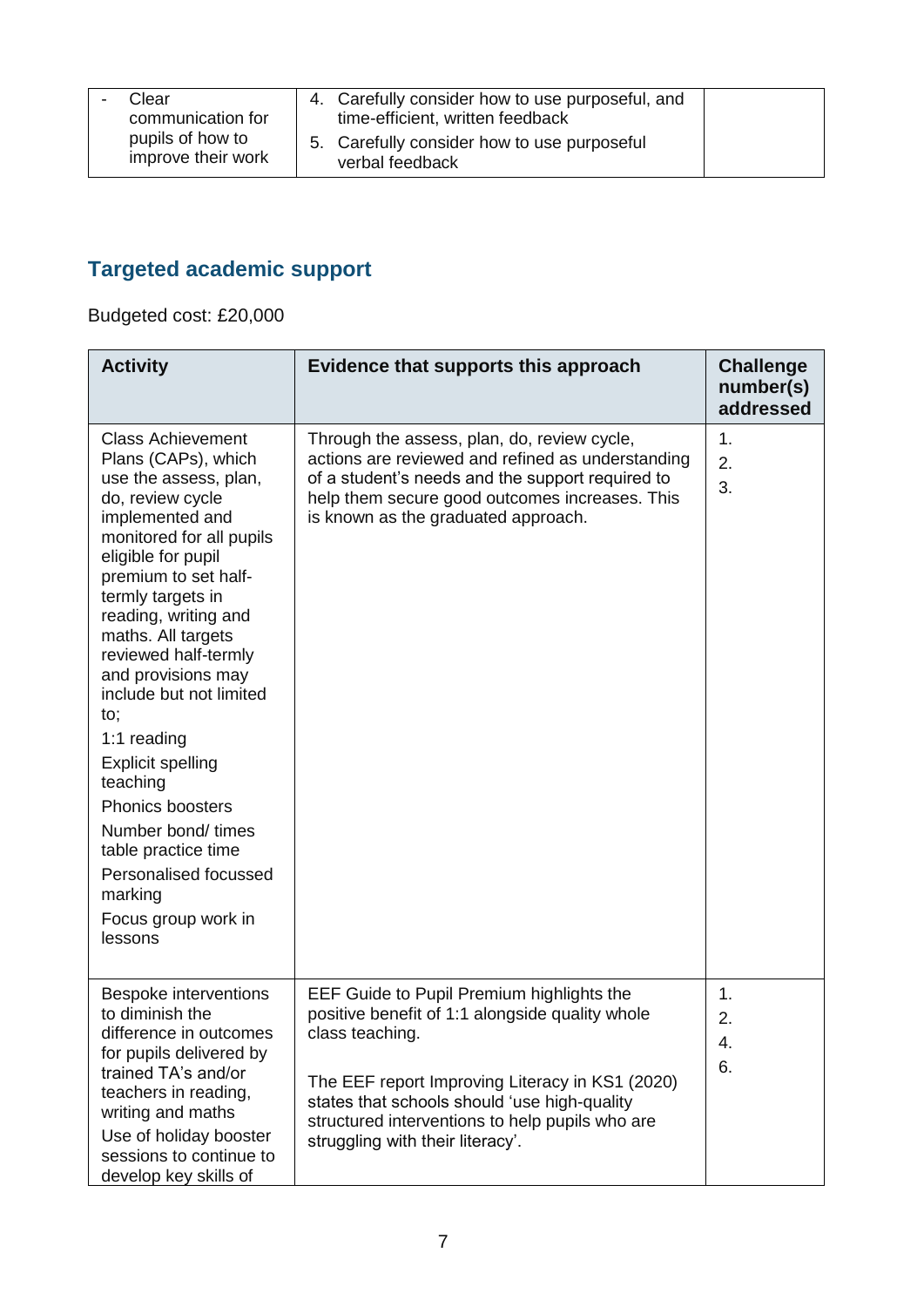| pupils to help sustain<br>progress<br>1:1/small group teacher<br>led tuition for selected<br>pupils in KS2                                                                | The EEF report, Improving Literacy in KS2 (2017)<br>advocates the promotion of fluent written<br>transcription skills by encouraging extensive and<br>effective practice and explicitly teaching spelling.                                                                                                                                                                                                                          |    |
|---------------------------------------------------------------------------------------------------------------------------------------------------------------------------|-------------------------------------------------------------------------------------------------------------------------------------------------------------------------------------------------------------------------------------------------------------------------------------------------------------------------------------------------------------------------------------------------------------------------------------|----|
| Individualised<br>diagnostic online<br>programmes; IXL,<br>MyMaths, TT Rockstars<br>to support<br>mathematical<br>development for pupils<br>eligible for Pupil<br>Premium | A variety of approaches are needed to enable less<br>experienced learners to make progress.<br>Children's feedback regarding online maths<br>resources is positive and their enthusiasm is high.<br>EEF report Using Digital Technology to Improve<br>Learning, states that, 'Technology has the<br>potential to increase the quality and quantity of<br>practice that pupils undertake, both inside and<br>outside the classroom.' | 3. |

### **Wider strategies**

#### Budgeted cost: £10,000

| <b>Activity</b>                                                                                                                                                                                                                                                                                                                                               | Evidence that supports this approach                                                                                                                                                                                                                                                                                                                                                                                                                                                                                  | <b>Challenge</b><br>number(s)<br>addressed |
|---------------------------------------------------------------------------------------------------------------------------------------------------------------------------------------------------------------------------------------------------------------------------------------------------------------------------------------------------------------|-----------------------------------------------------------------------------------------------------------------------------------------------------------------------------------------------------------------------------------------------------------------------------------------------------------------------------------------------------------------------------------------------------------------------------------------------------------------------------------------------------------------------|--------------------------------------------|
| Family Worker to<br>provide support and<br>guidance (including<br>EHA if appropriate) to<br>families and children<br>(and those engaged<br>with them) by removing<br>barriers to learning in<br>order to promote<br>effective participation,<br>enhance individual<br>learning, raise<br>aspirations and enable<br>pupils to achieve their<br>full potential. | Maslow's hierarchy of need identifies the need to<br>tackle underlying emotional and social issues to<br>enable a child to be ready to learn.<br>The EHA is a simple way to help identify needs of<br>children and families and make a plan to meet<br>those needs. It is a shard tool, which is used by all<br>agencies in Northamptonshire who are delivering<br>early help. Its purpose is to provide a co-ordinated<br>response so nobody misses the support they may<br>need.                                    | 4.<br>5.<br>6.                             |
| Pupils eligible for Pupil<br>Premium funding to be<br>offered a range of<br>enrichment<br>opportunities in line<br>with their peers.                                                                                                                                                                                                                          | The School Mobility Commission published a<br>report in 2016 where they looked at the<br>importance of extra-curricular activities. The report<br>states:<br>'Ultimately, our report shows that a young person<br>may miss out on some of the most valuable<br>experiences in life $-$ a chance to bond with others,<br>aspire to learn more, and gain the soft skills so<br>important to employers – simply because of their<br>social background and where they grew up. It is<br>time to level the playing field.' | 4.                                         |
| Continued use of SOL<br>Attendance system to<br>track and incentivise                                                                                                                                                                                                                                                                                         | Prior to partial school closures due to COVID-19,<br>the average attendance of pupils eligible for pupils<br>premium funding was rising.                                                                                                                                                                                                                                                                                                                                                                              | 5.                                         |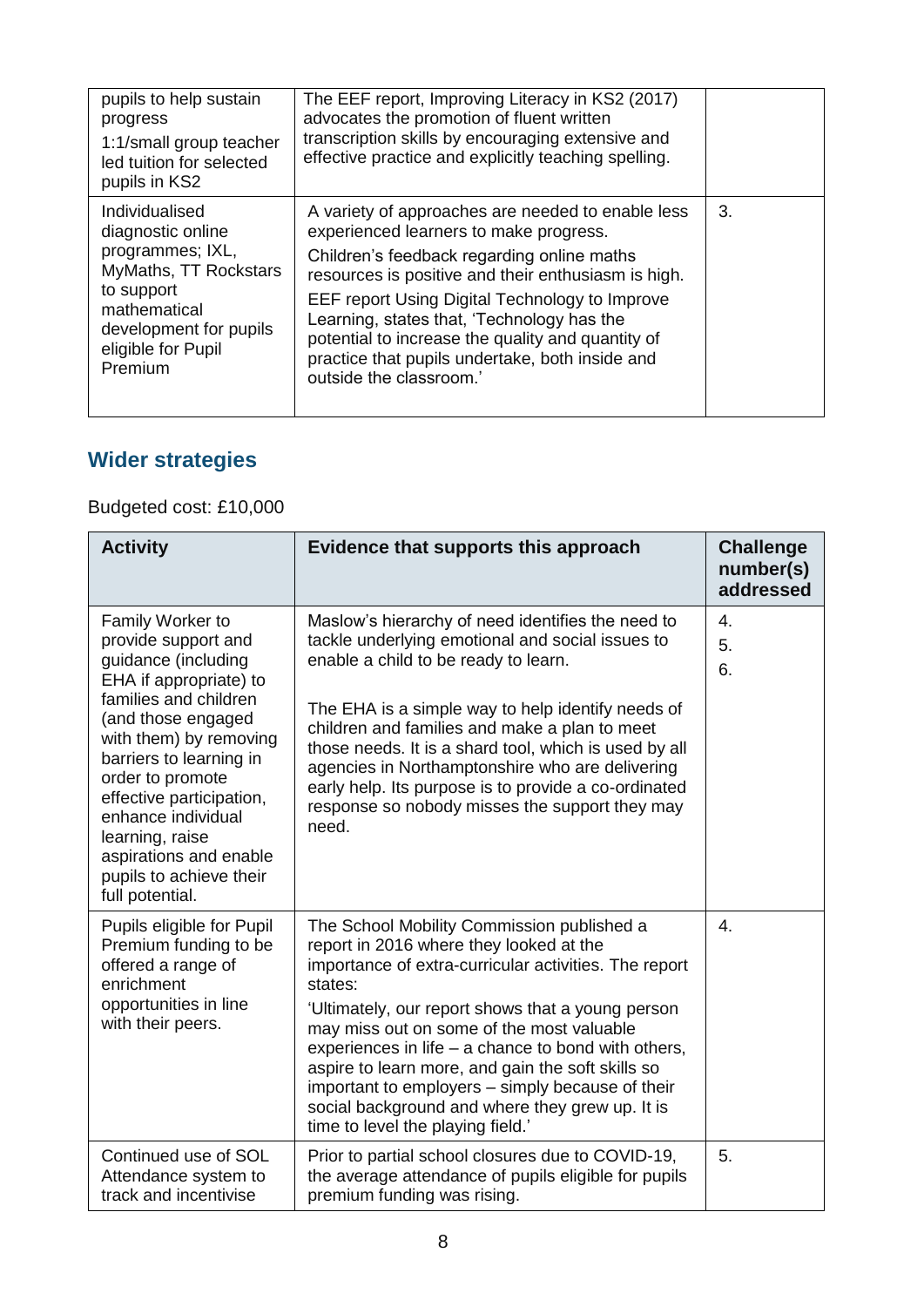| children's improvement<br>of school attendance<br>and maintenance of<br>good school<br>attendance.                                             | The children respond positively and feel<br>incentivised when made aware that their<br>attendance remains good and where their<br>attendance is moving on an 'upward trend',<br>suggested they value their attendance at school.                 |    |
|------------------------------------------------------------------------------------------------------------------------------------------------|--------------------------------------------------------------------------------------------------------------------------------------------------------------------------------------------------------------------------------------------------|----|
| Attendance team to<br>meet weekly and<br>respond quickly and<br>systematically to<br>support pupils and<br>families where<br>attendance falls. |                                                                                                                                                                                                                                                  |    |
| <b>Emotional Literacy</b><br><b>Support Assistant</b><br>(ELSA) and Family<br>Support Worker (FSW)<br>to work with and                         | The government clearly identifies in 'Transforming<br>Children and Young People's Mental Health<br>Provision: a Green Paper (2017)' the importance<br>of tackling underlying emotional issues in order to<br>improve the life chances of pupils. | 6. |
| support pupils who<br>require additional<br>pastoral support whilst<br>in school.                                                              | EEF guidance report: Improving Social and<br>Emotional Learning in Primary Schools (2019)<br>recommends that Social and Emotional learning<br>skills are taught explicitly.                                                                      |    |

**Total budgeted cost: £** *[insert sum of 3 amounts stated above]*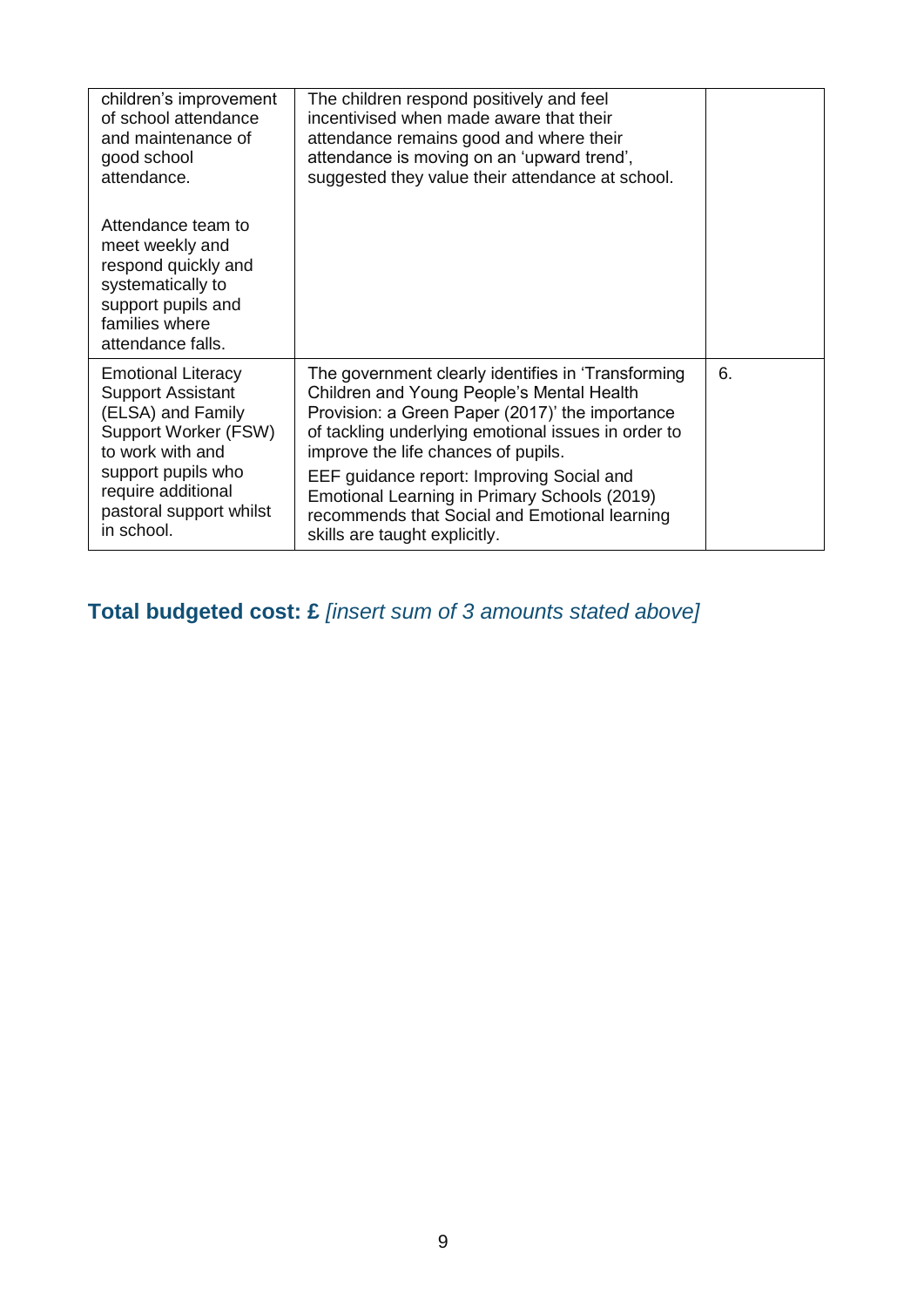# **Part B: Review of outcomes in the previous academic year**

#### **Pupil premium strategy outcomes**

This details the impact that our pupil premium activity had on pupils in the 2020 to 2021 academic year.

Internal data (Covid pandemic means there is no external data available for comparison)

- 100% of pupils eligible for pupil premium had access to the technology to engage with online learning.
- 84% of pupils eligible for pupil premium accessed additional intervention/booster provision, including online boosters during spring lockdown; the average outcome was +0.33 – expected progress.

| Year 2 (44) Pass rate |                    |  |  |  |
|-----------------------|--------------------|--|--|--|
| PP (5)                | <b>Non PP (39)</b> |  |  |  |
| 100%                  | 87%                |  |  |  |
| Year 1 (40) Pass rate |                    |  |  |  |
| PP (3)                | Non PP (37)        |  |  |  |
| 100%                  | 86%                |  |  |  |

| Year           |           | Reading ARE + | $+$ / -    |           | Writing ARE + | $+/-$    |           | Maths ARE $+$ | $+/-$      |
|----------------|-----------|---------------|------------|-----------|---------------|----------|-----------|---------------|------------|
|                | <b>PP</b> | Non PP        |            | <b>PP</b> | Non PP        |          | <b>PP</b> | Non PP        |            |
| 1              | 66.7%     | 78.4%         | $-<$ 1 chd | 66.7%     | 67.6%         |          | 66.7%     | 83.8%         | $-<$ 1 chd |
| $\overline{2}$ | 40%       | 66.7%         | $-1$ chd   | 40%       | 61.5%         | $-1$ chd | 20%       | 76.9%         | -3 chd     |
| 3              | 100%      | 87.2%         |            | 66.8%     | 68.8%         |          | 100%      | 89.4%         |            |
| 4              | 100%      | 80.8%         |            | 100%      | 74.5%         |          | 50%       | 90.4%         | $-1$ chd   |
| 5              | 85.7%     | 84.8%         |            | 28.6%     | 76.1%         | $-3$ chd | 100%      | 91.3%         |            |
| 6              | 77.8%     | 91.9%         | - 1 chd    | 33.3%     | 91.9%         | $-5$ chd | 44.4%     | 94.6%         | $-5$ chd   |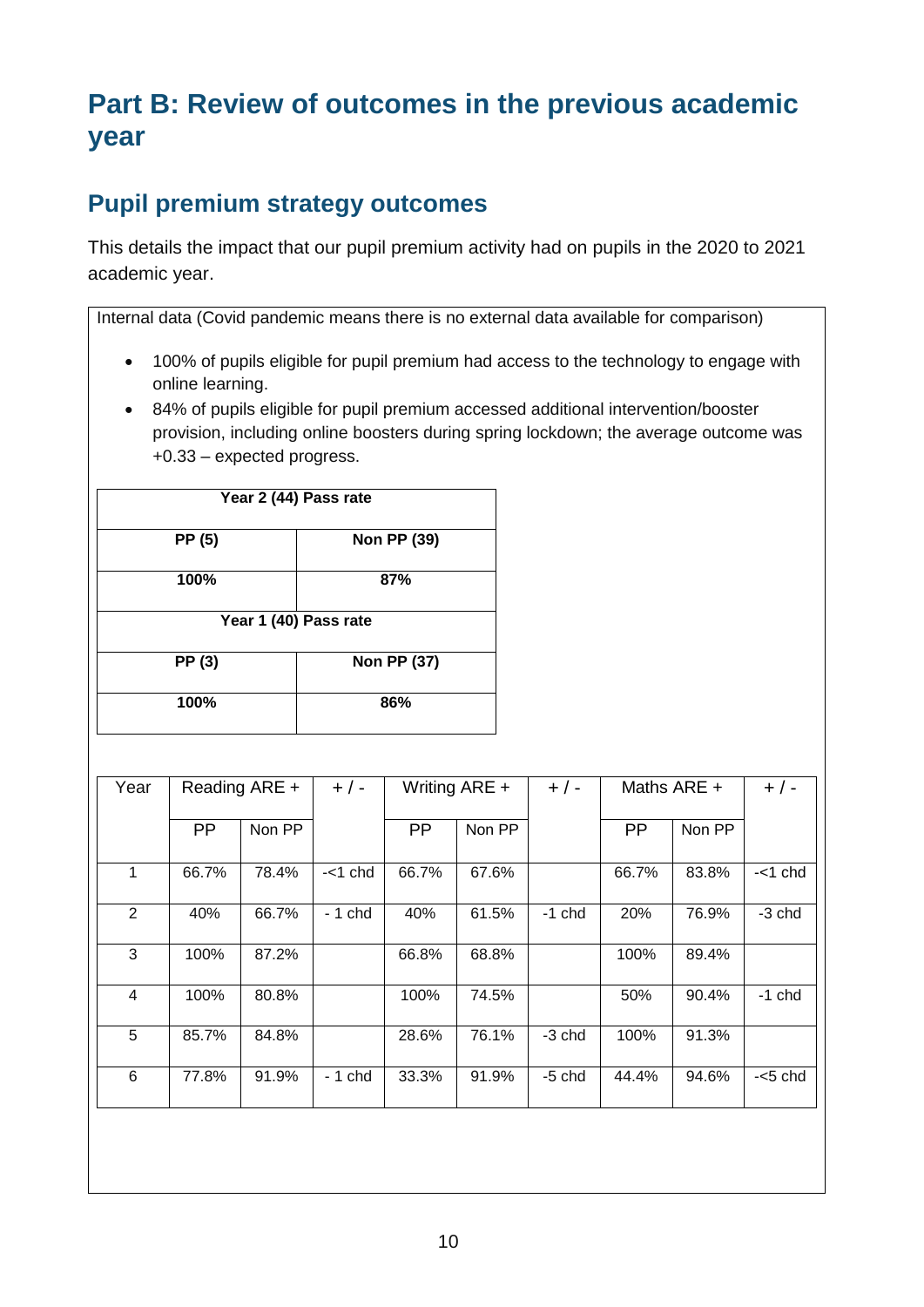| Writing progress +<br>Maths progress +<br>$+/-$<br>$+/-$        |        | $+$ / -   | Read. progress + |           | Year           |
|-----------------------------------------------------------------|--------|-----------|------------------|-----------|----------------|
| Non PP<br><b>PP</b><br><b>PP</b><br>Non PP                      |        |           | Non PP           | <b>PP</b> |                |
| 94.4%<br>100%<br>100%                                           | 100% ( |           | 94.4%            | 100%      | 1              |
| $\overline{-2}$ chd<br>$-2$ chd<br>92.3%<br>60%<br>94.9%<br>60% |        | $-<1$ chd | 89.7%            | 80%       | $\overline{2}$ |
| $-1$ chd<br>100%<br>91.5%<br>89.4%                              | 66.7%  |           | 87.2%            | 100%      | 3              |
| 96%<br>100%<br>98%<br>100%                                      |        | $-1$ chd  | 96%              | 100%      | $\overline{4}$ |
| $-3$ chd<br>57.1%<br>93.2%<br>100%<br>100%                      |        | $-2$ chd  | 93.2%            | 85.7%     | 5              |
| 2 chd<br>$-2$ chd<br>77.8%<br>97.3%<br>77.8%<br>100%            |        |           | 86.5%            | 77.8%     | 6              |

### **Externally provided programmes**

*Please include the names of any non-DfE programmes that you purchased in the previous academic year. This will help the Department for Education identify which ones are popular in England*

| <b>Programme</b>                    | <b>Provider</b>          |
|-------------------------------------|--------------------------|
| <b>Accelerated Reader</b>           | Renaissance Learning     |
| <b>Assessing Primary Writing</b>    | No more Marking          |
| <b>Power Maths</b>                  | <b>Pearson Education</b> |
| Rising Stars (PIRA/PUMA assessment) | <b>Hodder Education</b>  |